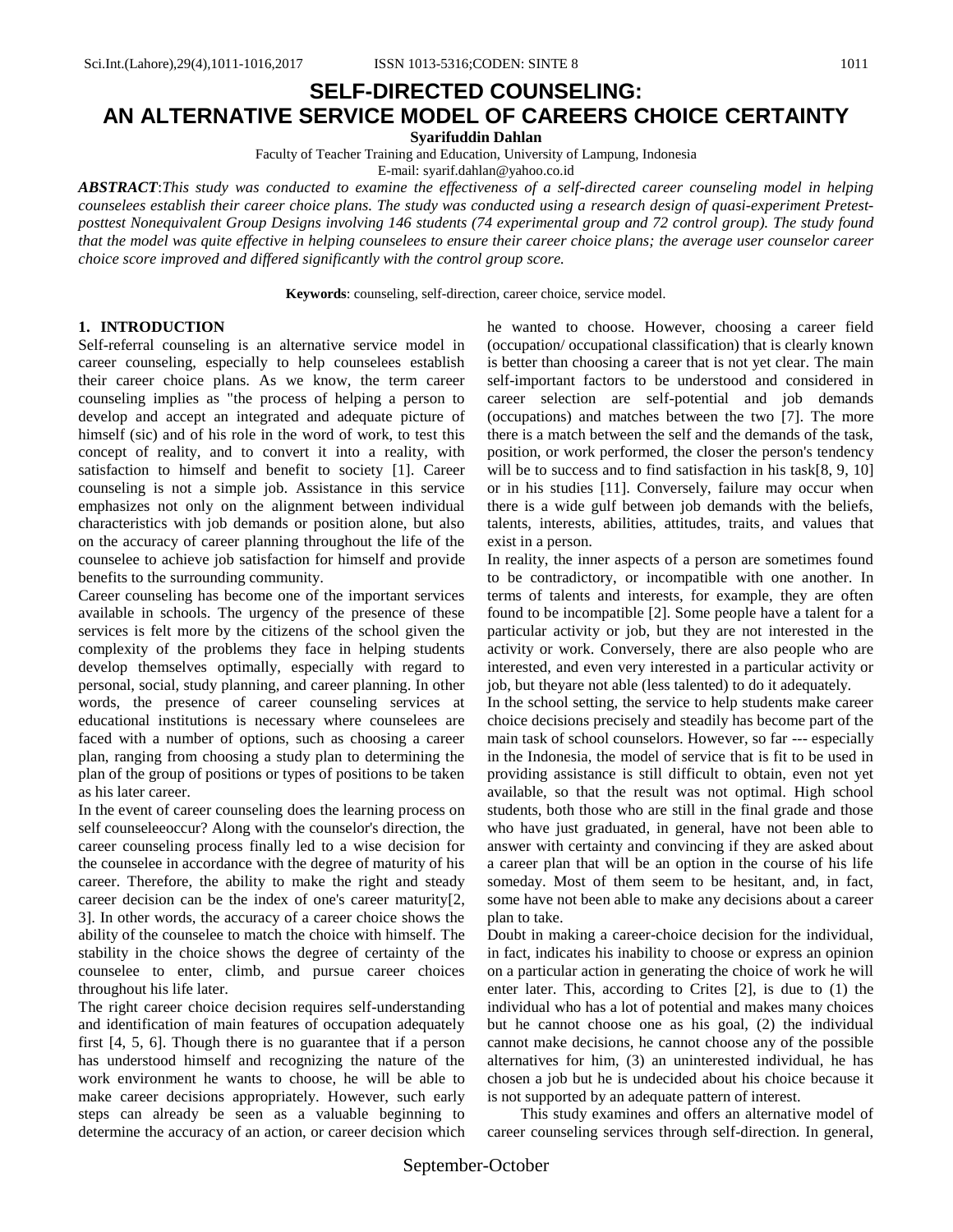this study was conducted with the aim of examining the effectiveness of self-referral career counseling model as an alternative service in assisting counselees to ensure their career choice plans. In detail the examination is done with the aim of knowing the followings:

1. The significance of the difference in the mean score of the plan of the counselee's choice between before and after using the self-referral career counseling model.

2. The significance of the difference in the mean score of the plan of elective group counselee choice (self-referral counseling user) and the control group counselee (not the user of self-referral career counseling).

3. The significance of differences in mean score of career choice between male and female counselee.

4. The interaction of the model with sex to the effectiveness of counseling in helping the counselees to ensure career choices.

Self-directed counseling is developed based on career choice theories, especially Holland Theory [12]. This kind of service model is interesting to offer considering the various aspects of the study. From a theoretical perspective, Holland's Career Option Theory recognizes that the decisions and career choices that people take on their adult life depend on the quality of self-interaction with their environment [6,13]. The quality of the self-environmental interaction is determined by the parenting or experience of the person in question in the family as a child [6,14]. This theory is also consistent with a view that recognizes that developments in the choice of work process include three main stages: *fantasy* (age 0-11 years), *tentative* (11-18 years), and *realistic* (18 years and over). Holland's [12] approach also has characteristics that can be "intermediate" between *Trait and Factor* (directive) and *Client-Centered* (non-directive) approaches. From a practical point of view, the use of career counseling tools and models developed under Holland's Career Option Theory has provided adequate, inexpensive, and relatively easy-to-do career information, and is relatively quick to know the results. Such conditions allow the interpretation of the potential of the counselee to be more accountable than the conditions created in the counseling model using selfconfidential psychological testing data that is done in full "secrecy" and takes a relatively long time. In other words, based on the above theoretical and practical considerations it is suspected that a number of advantages are inherent in this self-directed career counseling model. These advantages are believed to be able to lead counselees to explore an alternative range of careers that are organized using personal typologies and environmental models [15]. Therefore, a model of aid services developed based on these career choice theories is considered suitable for people in Asia, especially Indonesians.

Self-referral counseling has been specifically designed with a service using the *Self Exploration Career Exploration Inventory* (SECEI). This inventory is a hallmark and a key aid tool that serves as both a medium and an intervention. This kind of service model is believed to be fun for counselees because in the course of counseling allows them to conduct self-assessment, self-tailing, self-administration, and self-interpretation of their potentials for self-direction [16, 17].

#### **2. METHOD Subject**

The effectiveness test of the service model was carried out in senior high school involving 146 students. They are scattered in four class groups of eight existing classes. Furthermore, they are grouped into two research groups (experiment and control). An experiment group was represented by 74 students (male  $= 26$  and female  $= 48$ ) and control group was represented by 72 students (male  $= 28$  and female  $= 44$ ). Placement of subjects into each group is not done randomly. The subjects were grouped based on the division of the student's origin class with the details of each subject group (experimental group and control group) consisting of one class of students majoring in science and one class of students majoring in social studies. During the exploitation activities each subject group remains in its own class.

## **Instrument**

The career choice stability scale has been used to measure the degree of stability of the counsel's career choice plans, both for prates and for pascates. The scale contains a statement of career choice and a range of stability values. The first section requires the counselee to declare the group of positions and the type of job he wants to choose as his/her later career. The terms of office refers to the Book of Classification of Position in Indonesia. The second part asks the counselee to state the degree of stability of the chosen position that has been made. There are six categories of counselee statements in this section, starting from the lowest point such as the statement "I have one career option, but I often ask if the career has been a good choice" to the highest "I plan to enter that career and keep pursue it throughout my life someday ".

### **Procedure**

The research activity hasbeen started with a preliminary study to examine the concepts of career guidance and counseling models and to assess empirical conditions to obtain an overview of the conditions and needs for the implementation of career counseling services in schools. Formulation of hypothetical model and feasibility test through activities: validation of content by expert, empirical validation by practitioner, and revision of hypothetical model so that it is produced a formulation of operational model of career counseling self-referral that can be used.

Examination of effectiveness of self-directed counseling model is done by using *quasi-experimental design*, i.e. *Pretest-posttest Nonequivalent Group Designs*[18]. Based on this design there are two groups of research subjects: Experimental Group and Control Group. All subject groups were given prates to determine the initial state of their career choice level and were postulated after the research treatment was completed. Furthermore, each subject is required to undergo a career counseling service from the model counselor to establish his career choices. Subjects in the experimental group received a career counseling service using a self-directed career counseling model. Meanwhile, subjects in the control group received *placebo* treatment --- "left alone".

In implementing self-care career counseling models, each subject group was split into four career counseling groups, each consisting of 10-11 students. Thus, for the implementation of the effectiveness test model of the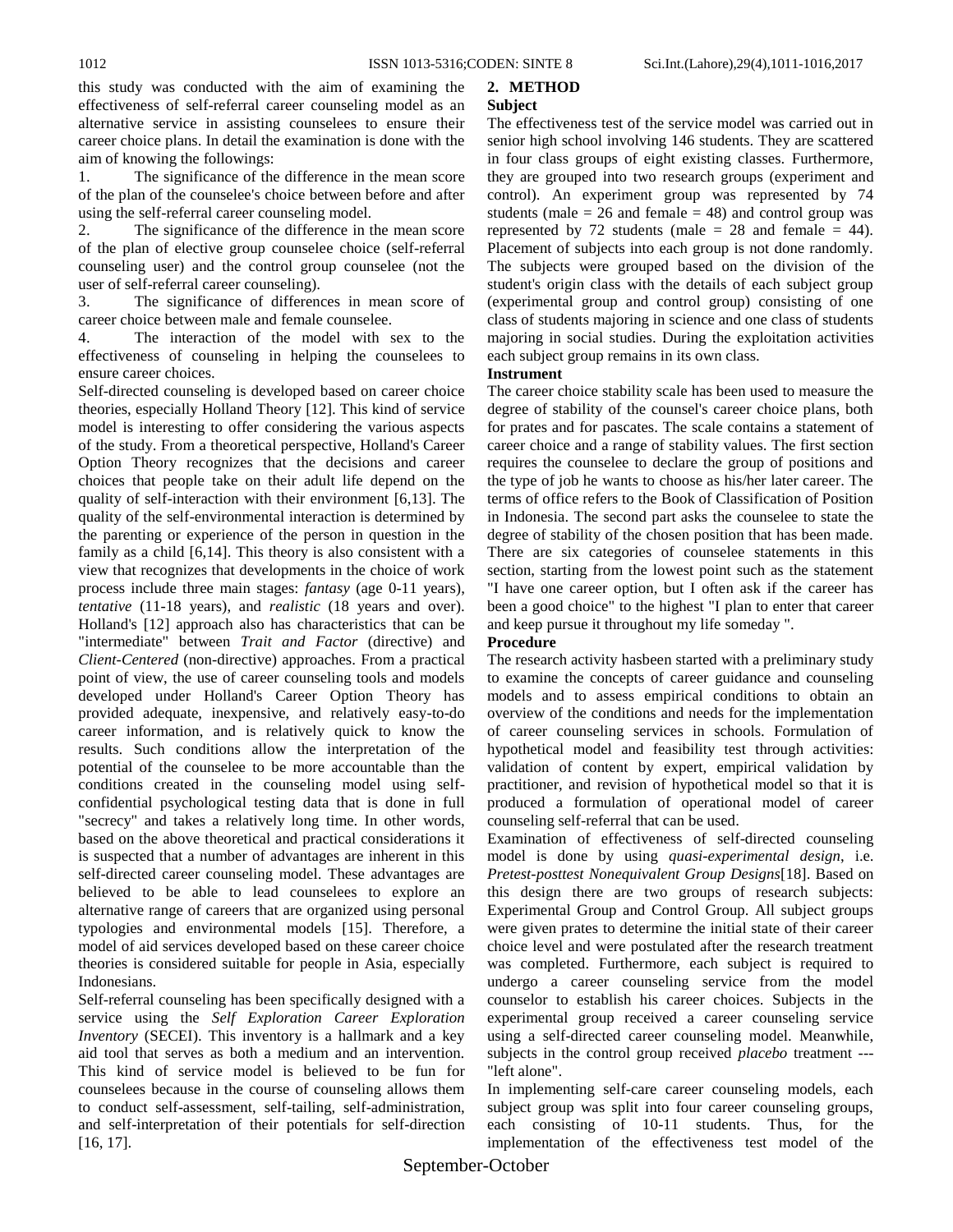counseling model there are four sub group experiments. All subjects in each subgroup receive self-referral career counseling services by first sharing the counseling worksheet: *Self Exploration Career Exploration Inventory* (SECEI).

There are four stages that the counselee must undergo in this career counseling process, which includes: Phase 1, Invention of Summary Code, Phase 2, Interpretation of Summary Code, Phase 3, Career Selection Choice, and Phase 4, Follow Up. The whole series of counseling processes are carried out in three to four meetings; One to two class meetings and two to three counseling group meetings. Classroom meetings are held to complete the first phase of the project while the group counseling meetings are held to complete the activities of Phase 2 through Phase 4. To complete the whole series of activities at the class meeting it takes about 120-135 minutes. For counseling groups each counselee can spend between 60 -75. Thus the total time required by each counselee to find career options are accurate and steady ranging from 180-210 minutes.

### **3. RESULTS AND DISCUSSION**

Result of hypothesis testing to compare test result Posttest and Pretest obtained t value =  $11.922$  (p-value <0.01), so Ho is rejected at significant level of 0.01. This means that the coefficient score of counselor career choices after and before using alternative career counseling models is very different. Empirical evidence is found to inform that the average score of counselee choice acquisition increased significantly after they used the counseling model to establish career choices. In other words, the improvement in career choice stability score obtained by counselee through the use of alternative career counseling model is very meaningful. From the experimental results, it shows that the experimental group of both male and female score is high and with a relatively small diversity compared to the control group. It is seen from Box Plot Score (Figure 1.).



**Figure 1. Box plot of the scores certainty of career choice of students from experimental group and control group**

Furthermore, the result of data analysis by using variance analysis, from Table 1 it is obtained that model test  $F$  value  $=$  5.28 (p-value  $= 0.0018$ ). This result shows that the model is significant and R-square  $= 01003$ .

| Table 1 Analysis variance for Testing the Model for comparing |  |
|---------------------------------------------------------------|--|
| Experimental group and Control group.                         |  |

| Source          | DF  | Sum of   | Mean    | F-Value | p-value |
|-----------------|-----|----------|---------|---------|---------|
|                 |     | Square   | Square  |         |         |
| Model           |     | 37.1547  | 12.3849 | 5.28    | 0.0018  |
| Error           | 142 | 333.2356 | 2.3467  |         |         |
| Corrected Total | 145 | 370.3904 |         |         |         |

 $R-Square = 0.1003$ 

**Table 2 Analysis Variance for testing the difference means of Groups, Sex and interaction between groups and** Sex.

| Source     | DF | Type I SS | Mean    | F-Value | p-value |
|------------|----|-----------|---------|---------|---------|
|            |    |           | Square  |         |         |
| Groups     |    | 35.5676   | 35.5676 | 15.16   | 0.0002  |
| <b>Sex</b> |    | 1.3721    | 1.3721  | 0.58    | 0.4457  |
| Group*Sex  |    | 0.2151    | 0.2151  | 0.09    | 0.7625  |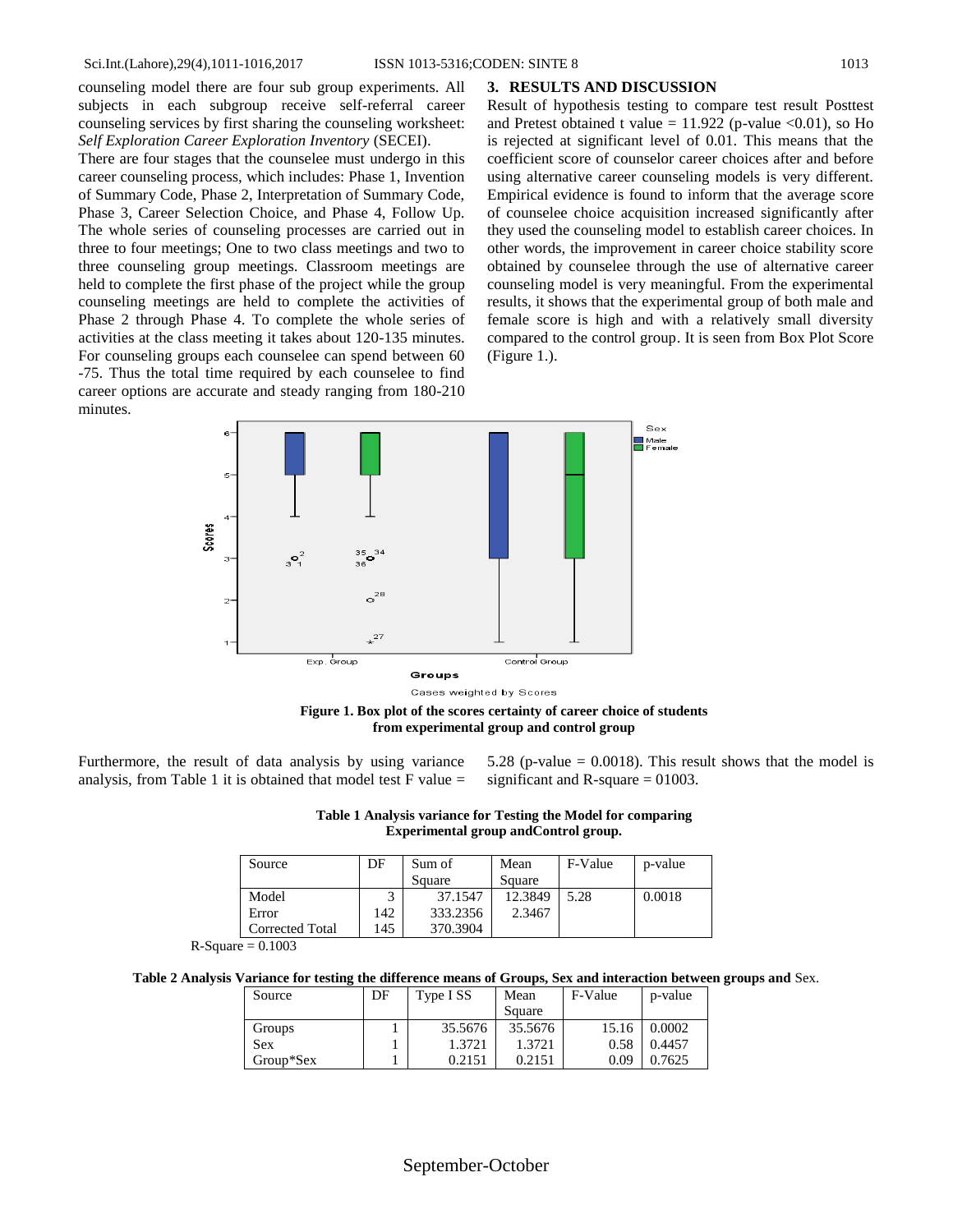# **Table 3 The results of comparison between the Experimental group and Control Group.**

Means with the same letterare not significantly different Tukey Grouping | Mean | N | Groups A B 4.9595 3.9722 74 72 1 2

Note: Minimum Significant Difference 0.5013

Different test of coefficient score of counselor career choice between experimental group and control group obtained  $F =$ 15.16 (p-value <0.0002), so Ho is rejected. This indicates that there is a significant difference between the experimental group and the control group. Table 3 shows the average score of career counselors' choice of career alternative career counseling (experimental group mean  $= 4.9595$ ) is higher than the coefficient average score of counsele career choices without using the career counseling model (control group mean = 3.9722). In other words, statistically, the self-directed career counseling model has the advantage of helping counselees establish their career choices.

The result of mean score of stability score of career choice plan of male and female counselee group obtained value  $F =$ 0,58 (p-value  $= 0.4457$ ); It does not reject Ho. This means that the career choice stability scores shown by male and female counselees are not significantly different. The average score for the stability of their career choice plans is likely to be the same, which is equally increasing both for counseling counsel users and those who do not use the counseling model. From the interaction test between the use of the model and the gender of the counselee on the effectiveness of the assistance they received in establishing their career choice plan it is found that F value =  $0.09$  (p-value =  $07625$ ); It does not reject Ho. Thus the effectiveness of the counseling model, whether self-directed or otherwise, in improving the coefficient scores of the counsel's career choice plan does not depend on their gender. In other words, the use of selfdirected counseling models is appropriate for all sexes.

In relation to the findings of this study, the author looked at a major strength that was thought to have brought this aid model effective in helping counselees establish their career choices.

A model counselor report actively involved in the implementation of a self-directed career counseling model mentioned that in the group counseling process it was found that counselees had received much input from group members. The design model has been able to activate group work dynamically. Group dynamics in the counseling process have been able to encourage counselees to: (1) understand more deeply about the main features of himself and the work environment directed by the summary code of his exploratory results, (2) generate alternative summary codes by combining the letters of the summary code found (3) make alternative career choices relevant to the direction of the code summary, and (4) determine the most appropriate career choice. The counselor's final report also informed that almost all counselors stated that the stability of their career choices was

found after undergoing group counseling. Counselees also state that they are happy to be present in group counseling because the issues brought and the goals to be achieved in counseling are clear to them.

The process of career counseling has become a vehicle in the joint discussion between counselor and counselee which ultimately led to a wise and considerate decision for the counselee. In a counseling process the involvement of the counselee is demanded in total: his thoughts, judgments, feelings, meanings, ego, and perspectives, including his experiences, such as: his extracurricular programming aimed at career exploration, his visits to the company (factory), his interviews to workers, and also his internships. Accordingly, whenever an information-giving event, in which the student is directed to seek and study information about a job or a clump of work from a print source or from a resource person, the counselee should be encouraged to be free to express his views, feelings, and attitudes about information that he got. Included here is for the counselee to express his disagreement with the information of the resource person. After all career counseling is not just a job testing the counselees and telling them the results, but a shared discussion between counselors and counselees about career planning in all the counselee's life. Counseling is a learning process that aims for counselee to be able to plan his career and realize the career in the whole life journey of the concerned counselee.

In the process of decision making and career planning, career information is required. In this case, the provision of that information becomes an integral part of the counseling intervention taking place. In other words the provision of career information becomes part of the discussion of the problem, the discussion directed to decision making. In discussing the problem with counselee, the counselor should not give the impression of directing. The counselor also does not give too many suggestions. This is all because career decision making from career selection is a learning process for counselee.

The use of SECEI as a career counseling medium, counseling work sheets, and at the same time as interventions has provided some benefits in terms of efficiency. In addition to the various advantages in terms of its effective use, this inventory also has some advantages in terms of practical, especially in terms of economic and time efficiency. From the economic point of view, it is recognized that the costs involved in providing career counseling services using this development model are relatively inexpensive when compared to assistance services through psychological testing, especially if using the services of others. In terms of time it is known that the career counseling model that is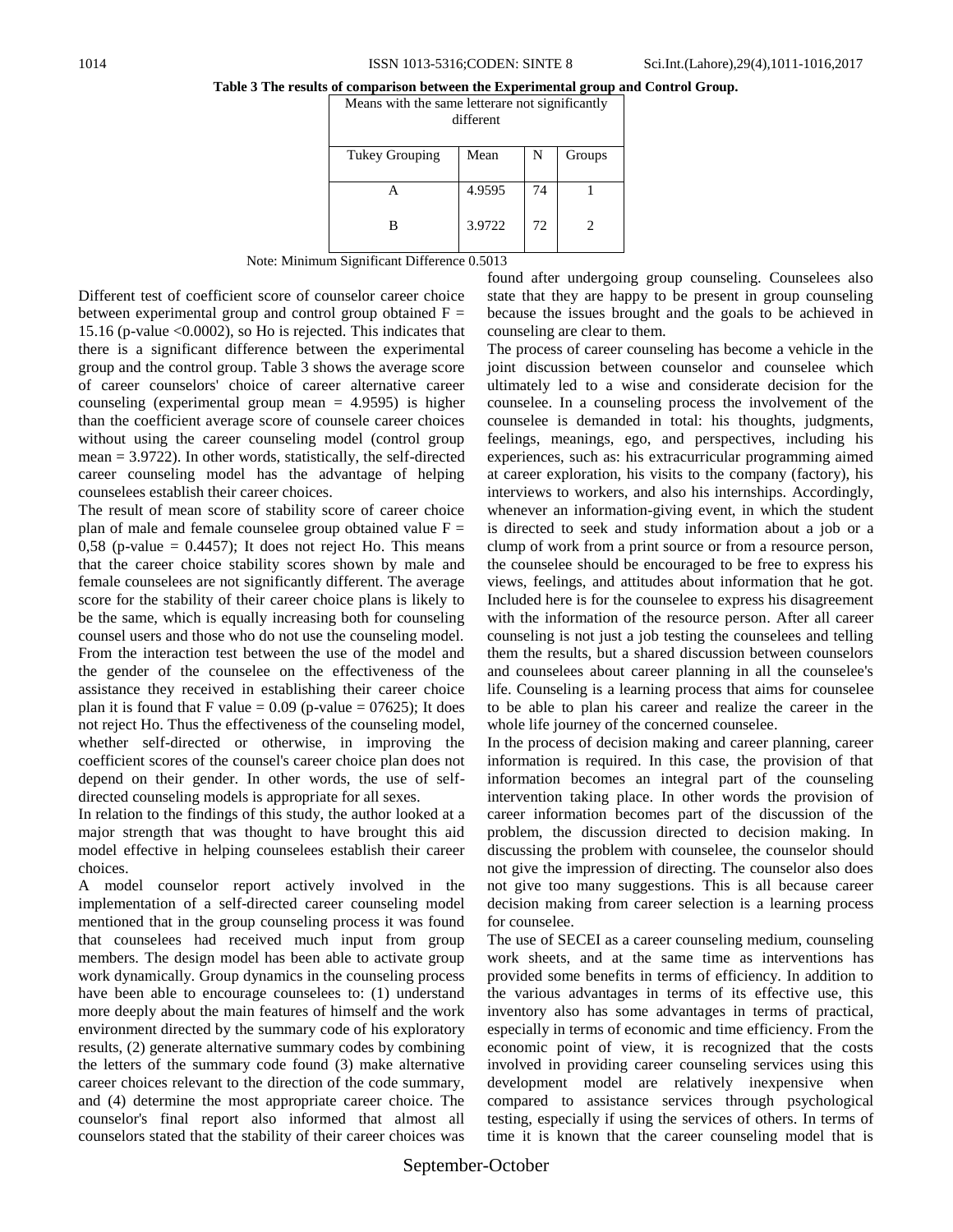being developed is simple and easy to do and can be applied to many counselees at the same time, especially at the stage of career exploration. The results of self-assessment and the immediate environment can be known by the counselee.Thus the need of time that must be provided by the counselee to arrive at the intended counseling purpose is relatively short.The total time required by each student (in average) to do the tasks is recognized from the results of observation during the guidance process. In other words, in a relatively short time the counselee has gained effective help to find a solid career choice.

The design of this expanded alternative career counseling model allows to be implemented using a group and individual approach. Group services can be done through class meetings (large groups) and limited groups. The use of large groups may be more appropriate when the counselor wants in a relatively short time to provide services to many counselees. The use of large groups is specific and only possible for the implementation of activities in Phase 1: The discovery of the summary code counselee or limited to group counseling efforts. While the implementation of activities from Phase 2 to the next phase may be more effective if using group counseling (limited groups) or individual counseling. Through the dynamic discussion of group members and leaders in the group counseling process it is hoped that the counselee will help overcome his or her career choices.

In short, the model has proven that its proper use has been able to drive counselees to learn more about themselves and ways to explore careers through self-assessment and the environment on their own direction. Counselee experiences in this kind of counseling are expected to foster his independence in the act and to make decisions steadily about career choices that would be his career later.

Although this model is believed to have an edge, but some of its limitations must exist and it is worth considering. There are at least three things that may be the source of limitations in the use of self-care career counseling models, namely: the classification of personality types and work environment models contained in the main device model --- SECEI, and its instrumentality --- The Characteristics of Self-Environment, interpretation criteria of student summary codes, and counselee mental attitude. As has been described throughout the study, the model being offered is based on a combination of career theories, especially Holland Theory. In the main tools of the model, both the personality type formulation in the discovery of self-characteristics as well as the classification of the environment and the classification of occupations to know the position or vocation that would become an alternative to the career choices of counselees are classified into the vocational personality typology of [12]. The proposed typology and environmental modeling has been classified into six categories: *Realistic, Investigative, Artistic, Social, Entrepreneurial*, and *Conventional*. This classification may have "coerced" the counselee to accept it even though he might not approve it. Similarly, in reference to the interpretation of student summary codes there may be those that are not available so that it is "forced" to ask the counselee to make alternative combinations of summary code that he has found.

#### **4. CONCLUSION**

The results found in this study cannot be separated from the influence of students' mental attitude. The mental attitude of students colored by various cultural backgrounds of the environment may have determined the course of the counseling process undertaken in this study. Mental attitudes that are not *achievement oriented* view that job satisfaction is obtained not from the work itself but merely from the charity of the work in the form of prestige, position, luxurious life, and power and always waiting for the blessing of "above" or the person who is "Aged". Such mental attitudes may be an impediment to the effectiveness of this alternative career counseling model because such an attitude does not "cultivate" the development of students' independence in planning their occupational or career choices. The attitude that always depends on the *fate, accepting, surrender,*and*sincere* also seems to "weaken" the motivation of students in planning a career so that the counselee's work in the counseling process is not realized optimally.

Counselors who are interested in using this career counseling model must first undergo a brief training on their model concepts and operational techniques, such as the understanding of Holland Career Option Theory, the use of the Handbook Implementation, and the use of the Self Exploration Career Exploration Inventory (SECEI) as tools and interventions in counseling services. The counseling service of this model is preferred to help counselees who are confused, or doubtful, or hesitant in choosing their career choices, both in individual and in group counseling.

Empirical evidence that explains the interrelationships of various variables of the counselee's demographic characteristics, such as race, ethnicity, age, social status, and others with the model is not widely found in this study. Therefore, further research can be undertaken to examine the effect of various characteristics of the counselee's demographics on the effectiveness of model use. In addition, residential variables (urban-suburban), socio-economic status of the family (high, middle, and poor), achievement motivation, academic achievement, department/study program, and aspirations of students to college are also relevant to be examined in advanced research. Checking the effectiveness of the use of counseling models to assist counselors in choosing the desired department of study, such as students of grade X of senior high school, grade IX of junior high school can also be a center of study in the next research.

## **REFERENCES**

- [1] Super, D.E. (1951). Vocational adjustment: Implementing a self-concept. Occupations. 30: 88-92.
- [2] Crites, J.O. (1981). Career counseling: Models, methods, and materials. New York: McGraw-Hill.
- [3] Osipow, S.H. (1983). Theories of Career Development. Englewood Cliffs, N.J.: Prentice-Hall.
- [4] Arnold, J. (2004).The congruence problem in John Holland's theory of vocational decisions. Journal of Occupational and Organizational Psychology. 77: 95- 113.